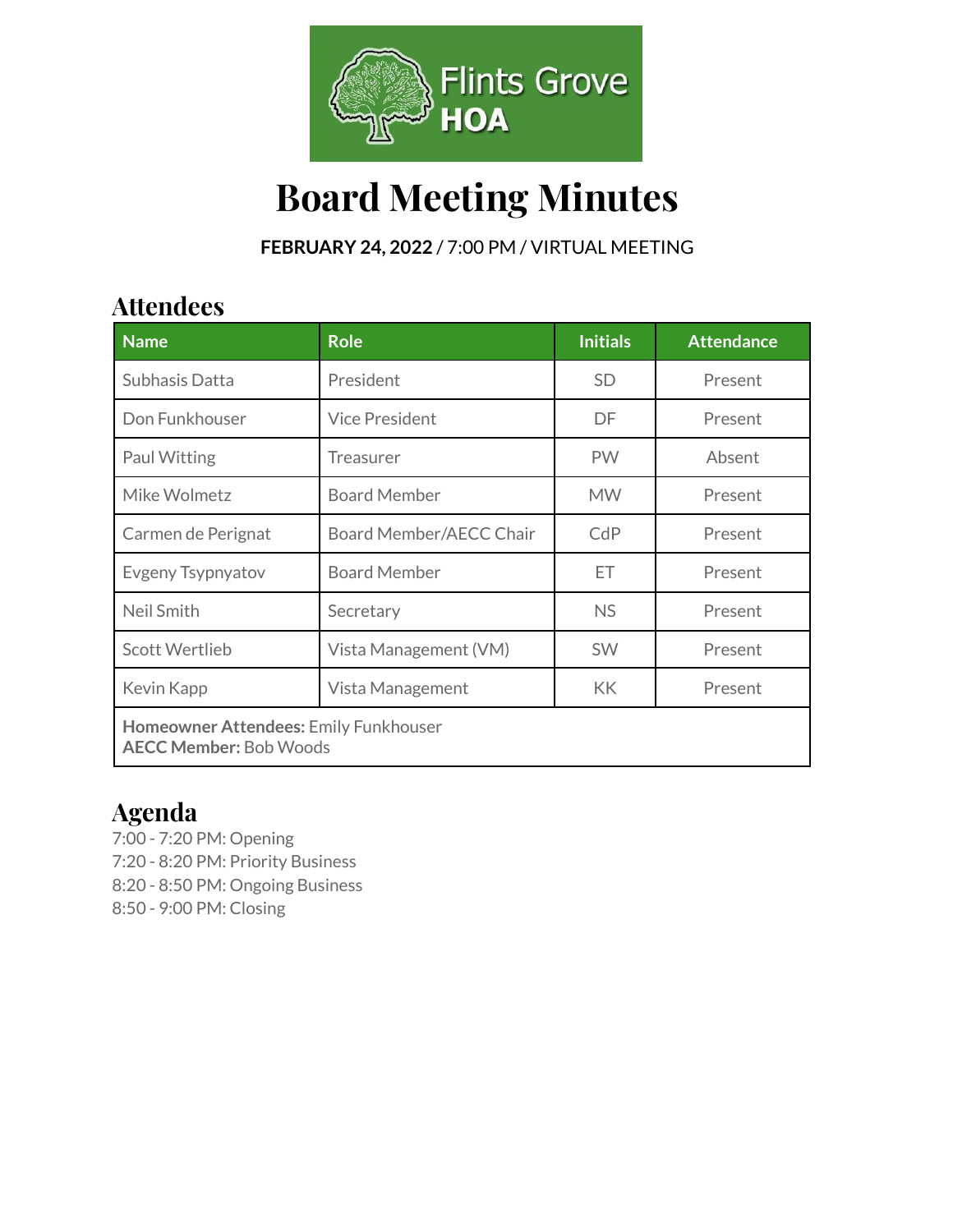# **Notes**

**OPENING**

- Meeting called to order at 7:05pm by Subhasis Datta, President.
- Motion to approve December Meeting minutes. Passed see Votes section for further details.
- Motion to approve January 2022 Meeting minutes. Passed see Votes section for further details.
- Financial Account Balances:
	- Operating Account: \$47.7k
	- New Reserve: \$55.0k
	- Checking Account: \$5.3k
	- Reserve: \$222k

### **PRIORITY BUSINESS**

- **1. Plant Protection Policy**
	- a. Board discussion on the AECC implementing a policy around decorative fencing and plant protection.
	- b. Motion to implement the policy as drafted by the AECC. Proposed by CdP, no second - motion not passed.

### **2. Homeowner Dues**

- a.  $\sim$  25 homes are yet to pay dues. Pacing ahead of the same time last year.
- b. NS to add reminder into an email and website.

#### **3. 2021 Financial Review**

- a. Jim Layton has sent across his proposal for conducting the financial review and preparation of federal and state tax returns on behalf of the HOA.
- b. Motion to approve the proposal for this engagement. Passed see Votes section for further detail.

### **4. Trail Repairs/Dehaven & Pebble Hill Trail Water Management**

- a. VM, CdP and NS met with Allentuck to further discuss the proposal for work at the Dehaven runoff.
- b. VM and NS presented the quote for the Dehaven work at \$8,900. Motion passed see Votes section for details.

### **5. 2022 Reserve Study**

a. Draft report received from Becht Engineering. Board to review and provide comments to VM and SD within 7 days of the meeting.

### **6. Trail Signs**

a. Installation of the new signs being finalized. Certain post sizes were not available that has led to a minor delay.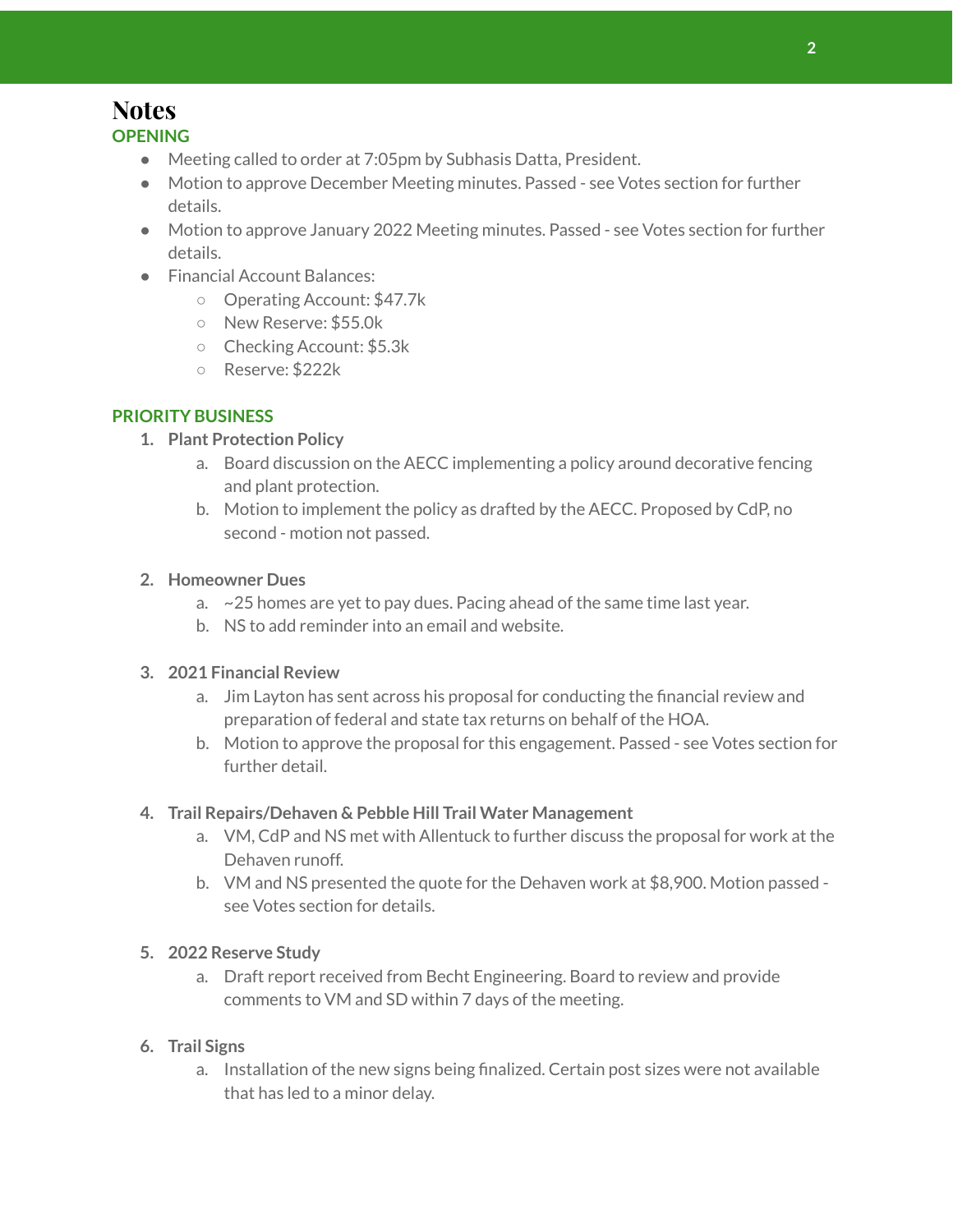#### **7. CCOC Registration**

- a. SD has confirmed that the CCOC registration has been completed.
- b. Board can expect their next bill to arrive in July.

#### **8. Landscaping Watering Expenses**

a. VM and AECC held a follow up discussion with Allentuck regarding watering rates. CdP is awaiting a new proposal and has asked that we be billed on a monthly basis for future seasons.

#### **9. Homeowner Improvement Letters**

a. Around 20 homes still have outstanding improvement items that are past due based on recent letters. VM to work with the AECC on coordination of next steps.

#### **10. EV Charging Station**

- a. Discussion around a townhome owner request for installation of an EV charging station. Board discussed the approach given the expansion of EVs in the future and the implications and options associated with this in a communal setting with unassigned spaces.
- b. Homeowner has been asked to provide more information to the AECC.

#### **11. White Developer Fence and Welcome Area Policies**

a. Documents have now been registered with the CCOC depository on February 14th, 2022.

#### **12. Tree Removal**

a. Board discussed reports of recent hardwood tree removals on Pebble Hill Lane that did not go through AECC approval. VM to follow up.

#### **13. Annual Meeting**

a. Initial discussions on the planning for the annual meeting.

#### **CLOSING**

- Motion to approve these minutes as a true and accurate record of proceedings. Passed see Votes section for details.
- Meeting adjourned at 9:19pm.